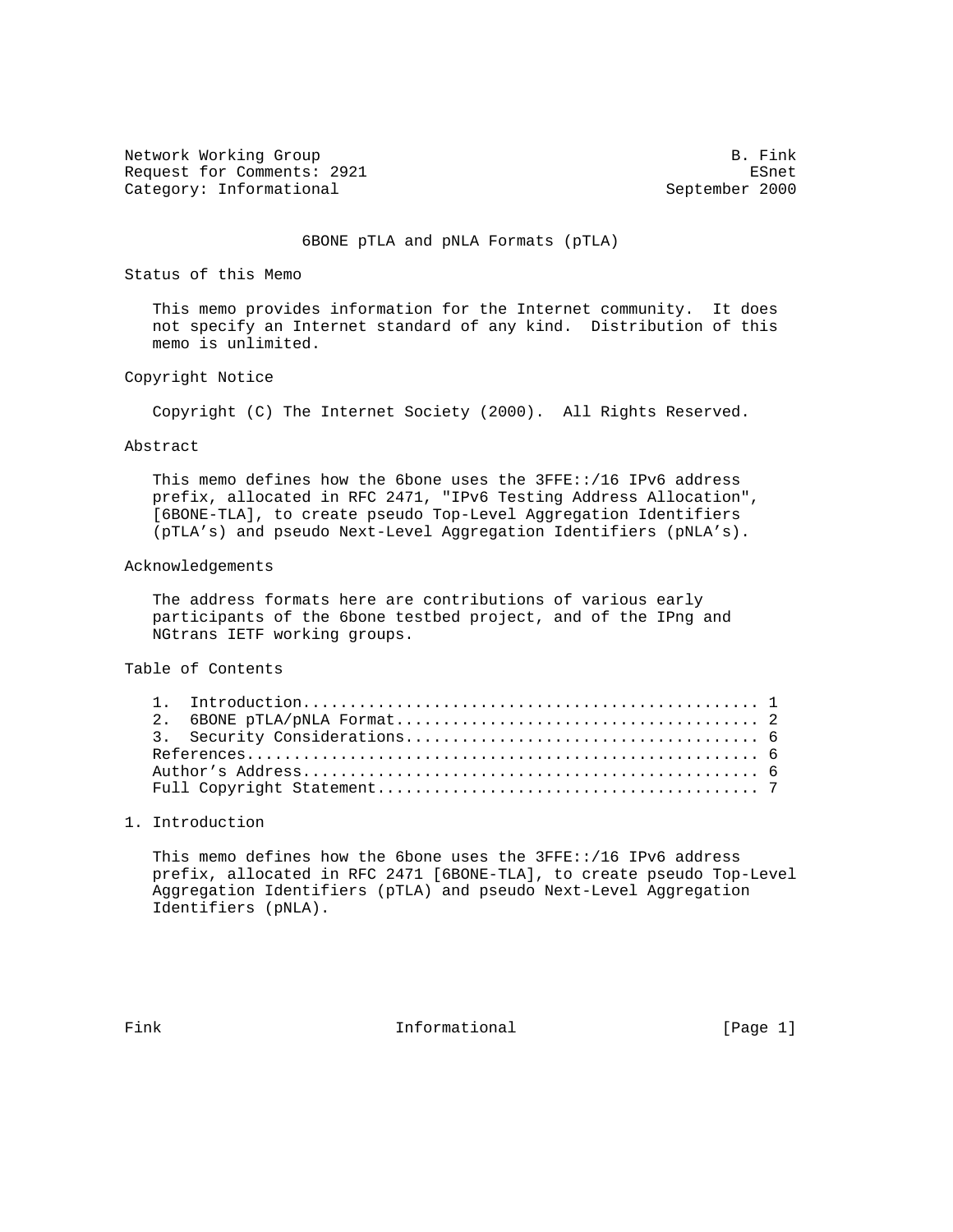The guiding specifications for IPv6 addressing relating to the 6bone prefix, and the pTLA and pNLA formats, are "IP Version 6 Addressing Architecture" [ADDRARCH], and "An IPv6 Aggregatable Global Unicast Address Format" [AGGR].

 The purpose of creating pseudo TLA and NLA formats for the 6bone is to provide a prototype of the actual TLA and NLA formats as they might be used in production IPv6 networks. To do this economically, using only a minimum of real production IPv6 address space, a single TLA, 3FFE::/16, was reserved by the IANA (Internet Assigned Numbers Authority) for testing on the 6bone. Thus it was necessary to define a pretend-to-be, or pseudo, TLA and NLA structure to use under the 3FFE::/16 prefix.

 Given the 48-bit length of the IPv6 Aggregatable Global Unicast Address external routing prefix (that contains the TLA and NLA identifiers), there is enough room to extend the TLA ID to contain a pTLA and shorten the NLA ID to become a pNLA. This document specifies this.

 In early 1999, it was decided to change the 6bone's pTLA format to allow greater expansion of the testbed network, thus accommodating more than the original 256 pTLA-s. Thus there are now two 6bone pTLA and pNLA formats. This document specifies this.

- 2. 6BONE pTLA and pNLA Formats
- 2.1 Original 8-bit pTLA and 24-bit pNLA Format

 The original pTLA and pNLA format was intended to accommodate 256 pTLA-s, i.e., backbone networks carrying IPv6 transit traffic.

The original TLA and NLA ID-s as specified in [AGGR] are as follows:

| 3   13 |          | 32      | 16   64 bits          |  |
|--------|----------|---------|-----------------------|--|
|        | 001  TLA | NT.A TD | SLA ID   Interface ID |  |

 The TLA value 1FFE was assigned to the 6bone, which when viewed with the 3-bit format prefix in prefix notation form is 3FFE::/16.

 The first 8-bits of the NLA ID space are assigned as the pTLA that defines the top level of aggregation (backbone) for the 6bone. This provides for 256 6bone backbone networks, or pTLA-s, and leaves a 24-bit pNLA ID for each pTLA to assign as needed.

Fink **Informational Informational** [Page 2]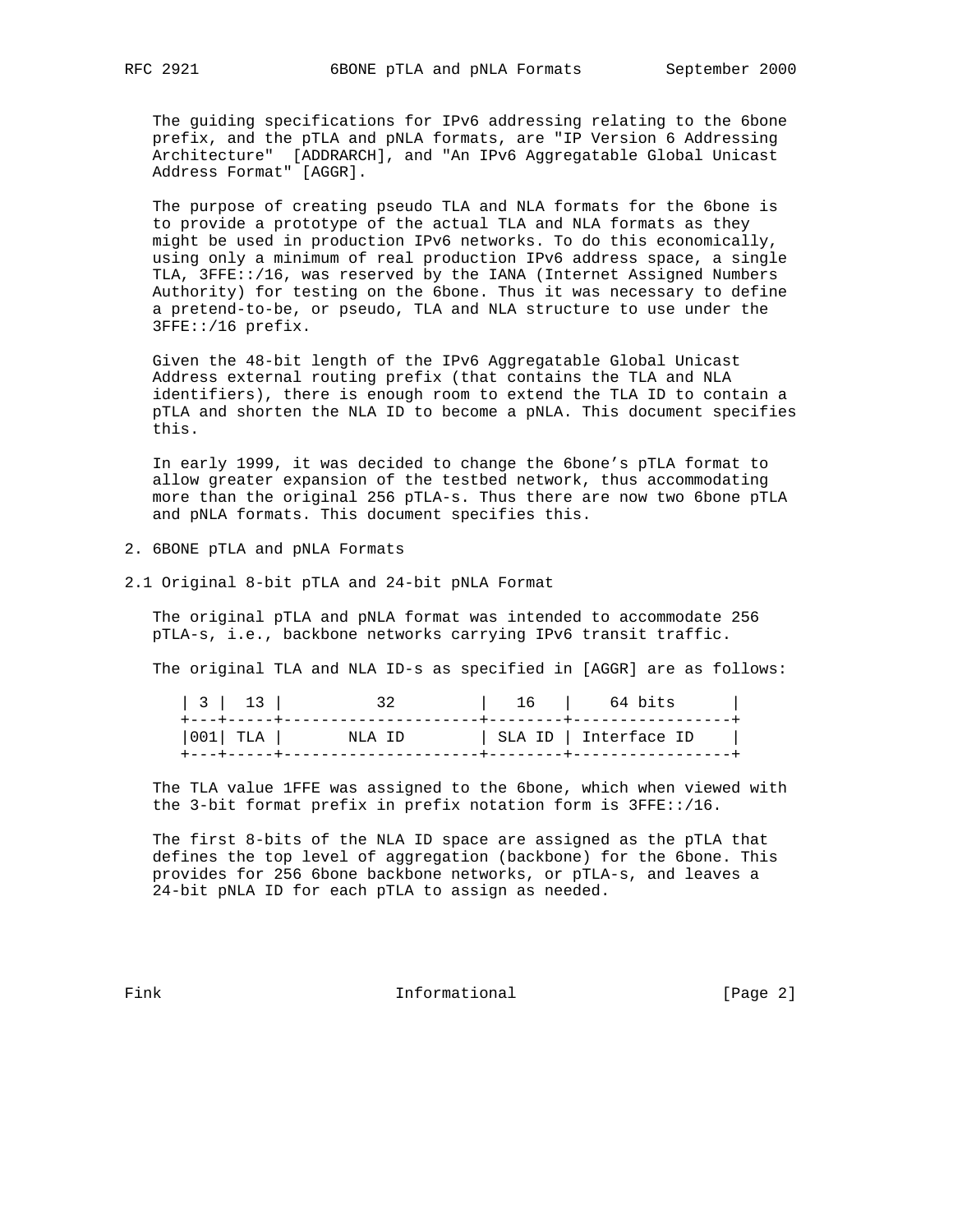| 16 | $\begin{array}{ccc} & & 8 & \\ & & \end{array}$ |  | 16   64 bits |
|----|-------------------------------------------------|--|--------------|
|    |                                                 |  |              |
|    |                                                 |  |              |

 In prefix notation form the pTLA is 3FFE:nn00::/24, where nn is the pTLA assignment.

 The remaining NLA ID space can be used by each pTLA for their downward aggregated delegation:

| n              | 24-n bits                                             |                                                                       | 16       | 64 bits               |
|----------------|-------------------------------------------------------|-----------------------------------------------------------------------|----------|-----------------------|
| pNLA1<br>----+ | ----+------<br>Site                                   |                                                                       |          | SLA ID   Interface ID |
|                | m                                                     | 24-n-m                                                                | 16       | 64 bits               |
|                | ----+--------------+-------+--------<br>pNLA2<br>Site |                                                                       | -------- | SLA ID   Interface ID |
|                |                                                       | $\circ$   24-n-m-o  16                                                |          | 64 bits               |
|                |                                                       | -----+--------+---------+------<br>pNLA3 Site   SLA ID   Interface ID |          |                       |

 The pNLA delegation works in the same manner as specified in [AGGR]. pTLA's are required to assume registry duties for the pNLA's below them, pNLA1's for those below them, etc.

2.2 New 12-bit pTLA and 20-bit pNLA Format

 After it became clear that the 6bone would become a useful testbed for transition, in addition to its early role as a testbed for specifications and implementations, the 6bone community decided to expand the size of the pTLA ID.

 Several important decisions regarding this expansion of the pTLA field are:

- 1. to leave the currently allocated 8-bit pTLA-s in use until the space was needed, thus relying on a range value check to indicate the new pTLA format,
- 2. to use a modulo 4-bit sized pTLA ID to make reverse path entry into the DNS easier,

Fink **Informational Informational** [Page 3]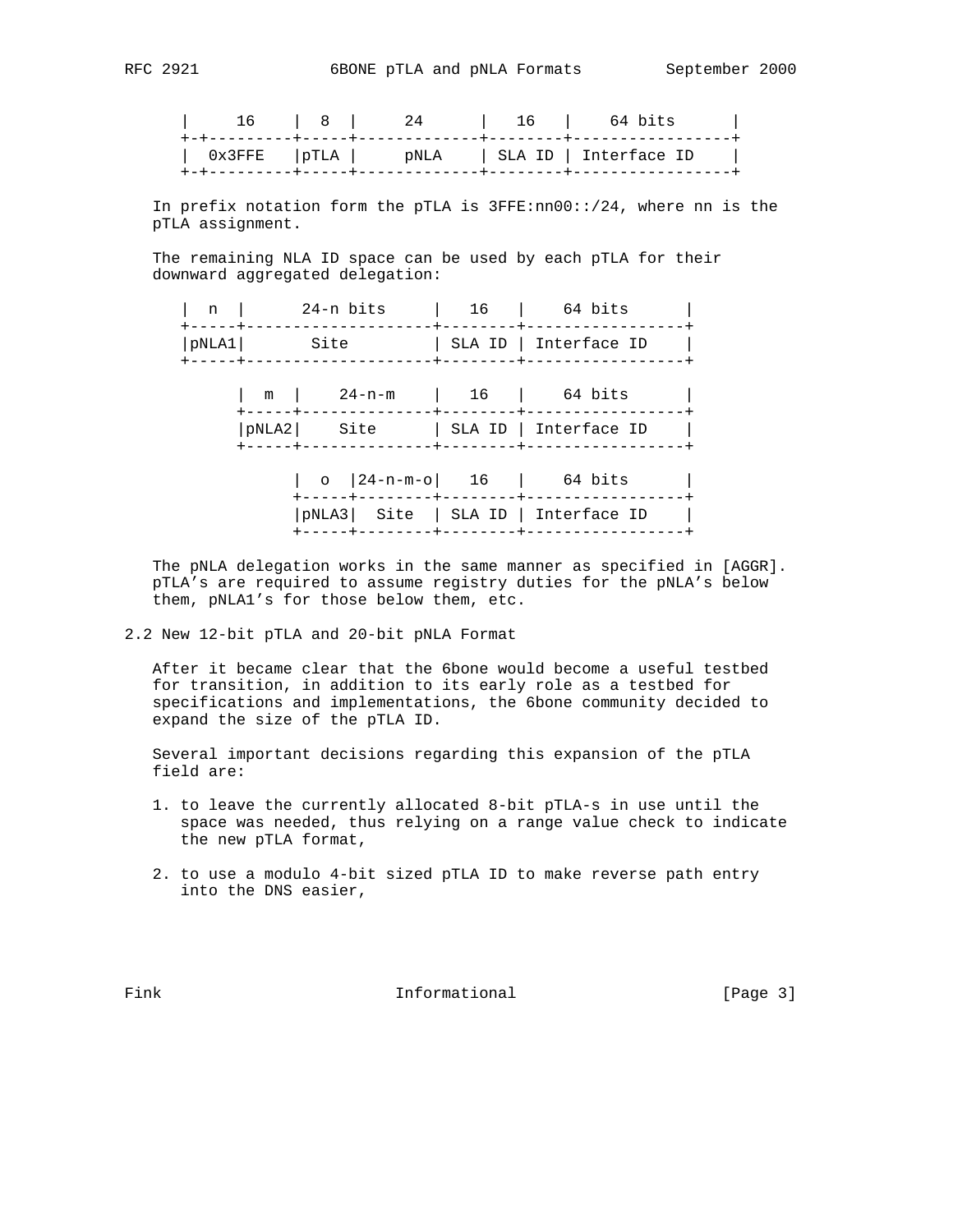- - 3. given 2. above, to keep the pTLA ID size as small as possible to not restrict pNLA ID size.

 Therefore, the first 12-bits of the NLA ID space are assigned as the pTLA that defines the top level of aggegation (backbone) for the 6bone. This would eventually provide for 4096 6bone backbone networks, or pTLA-s, and leaves a 20-bit pNLA ID for each pTLA to assign as needed.

| 16   12   20 |  | 16   64 bits                                   |  |
|--------------|--|------------------------------------------------|--|
|              |  | $0x3$ FFE   pTLA   pNLA   SLAID   Interface ID |  |

 In prefix notation form the pTLA is 3FFE:nnn0::/28, where nnn is the pTLA assignment. However, as the existing 8-bit pTLA's are being left in use for the present, the nnn value starts at 0x800 for now, thus yielding only 2048 pTLA's in this new format.

The remaining NLA ID space can be used by each pTLA for their downward aggregated delegation:

| n                       | 20-n bits |                                     | 16                                  | 64 bits               |
|-------------------------|-----------|-------------------------------------|-------------------------------------|-----------------------|
| pNLA1 <br>$- - - - + -$ |           | Site                                |                                     | SLA ID   Interface ID |
|                         | m         | $20 - n - m$                        | $\begin{array}{ccc} \end{array}$ 16 | 64 bits               |
|                         | pNLA2     | Site                                |                                     | SLA ID   Interface ID |
|                         |           | o $ 20-n-m-0 $ 16                   |                                     | 64 bits               |
|                         |           | pNLA3  Site   SLA ID   Interface ID |                                     |                       |

 As with the original pTLA format, the pNLA delegation works in the same manner as specified in [AGGR]. pTLA's are required to assume registry duties for the pNLA's below them, pNLA1's for those below them, etc.

2.3 Example Format For pNLA's

 An example usage of the pNLA space is given to demonstrate what is reasonable and possible. It should not be assumed that this implies the pNLA space must be used this way. As the new pTLA and pNLA format is now the default, the example here assumes the 20-bit pNLA format.

Fink **Informational Informational** [Page 4]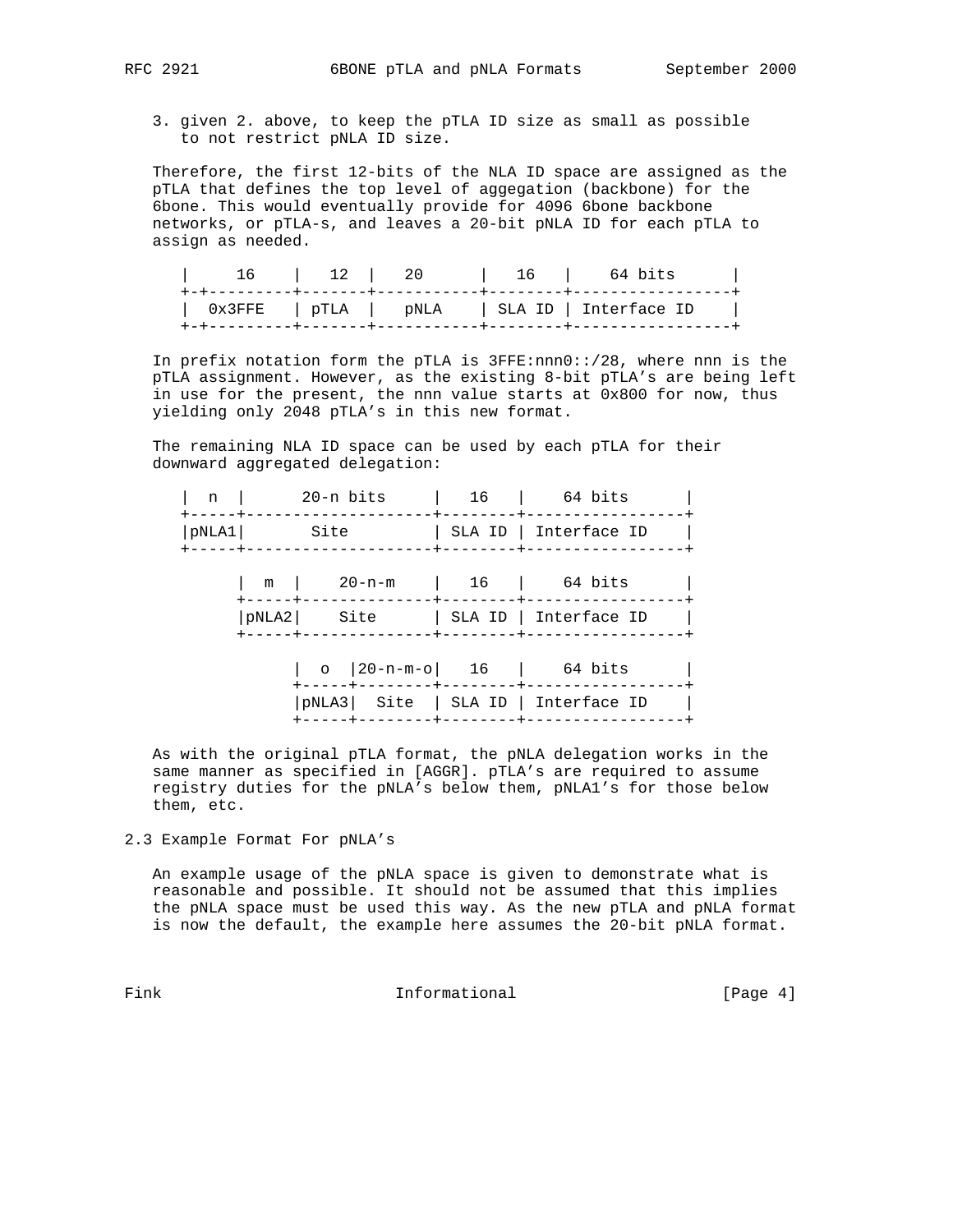The following example provides for up to 255 intermediate transit ISP's (called pNLA1 below). The pNLA1 value of zero is meant to indicate that there is no intermediate transit ISP between the backbone pTLA network and the end user site.

|                | $ $ <-----20-bit pNLA ID-----> |    |                       |  |
|----------------|--------------------------------|----|-----------------------|--|
| 8 <sup>1</sup> | 12 bits                        | 16 | 64 bits               |  |
| pNLA1          | Site ID                        |    | SLA ID   Interface ID |  |

 Intermediate transit networks (pNLA1's) would assign uniques Site ID's for eachend user site served.

 As an example of this, assuming a backbone pTLA of 0x800, no intermediate transit ISP (thus a pNLA1 of 0x00) and a sequential site ID (with start at the right edge numbering) of 0x0001, the routing prefix for the first site would look like:



 Another example of this usage, assuming the same backbone pTLA1 of 0x800 and an intermediate transit ISP under it (numbering from the left edge) with an NLA1 of 0x80, and a sequential site ID of 0x0001, the routing prefix for the first site connected would look like:

|          | 3FFE: 0180:0001/48            |
|----------|-------------------------------|
|          | 6bone _               ___site |
| b/b site |                               |
| transit  |                               |

 Note 1: the two sites numbered 0x001 in the above examples are really two different sites as their pNLA1 authority above them is different (i.e., in the first case no transit exists thus the site is directly connected to the pTLA backbone ISP, and in the second case the site is directly connected to intermediate transit ISP 0x80).

 Note 2: there would be nothing to prevent an pNLA1 transit site from further allocating pNLA's below, but that becomes the policy of the pTLA and pNLA's above them to work out.

Fink **Informational** Informational [Page 5]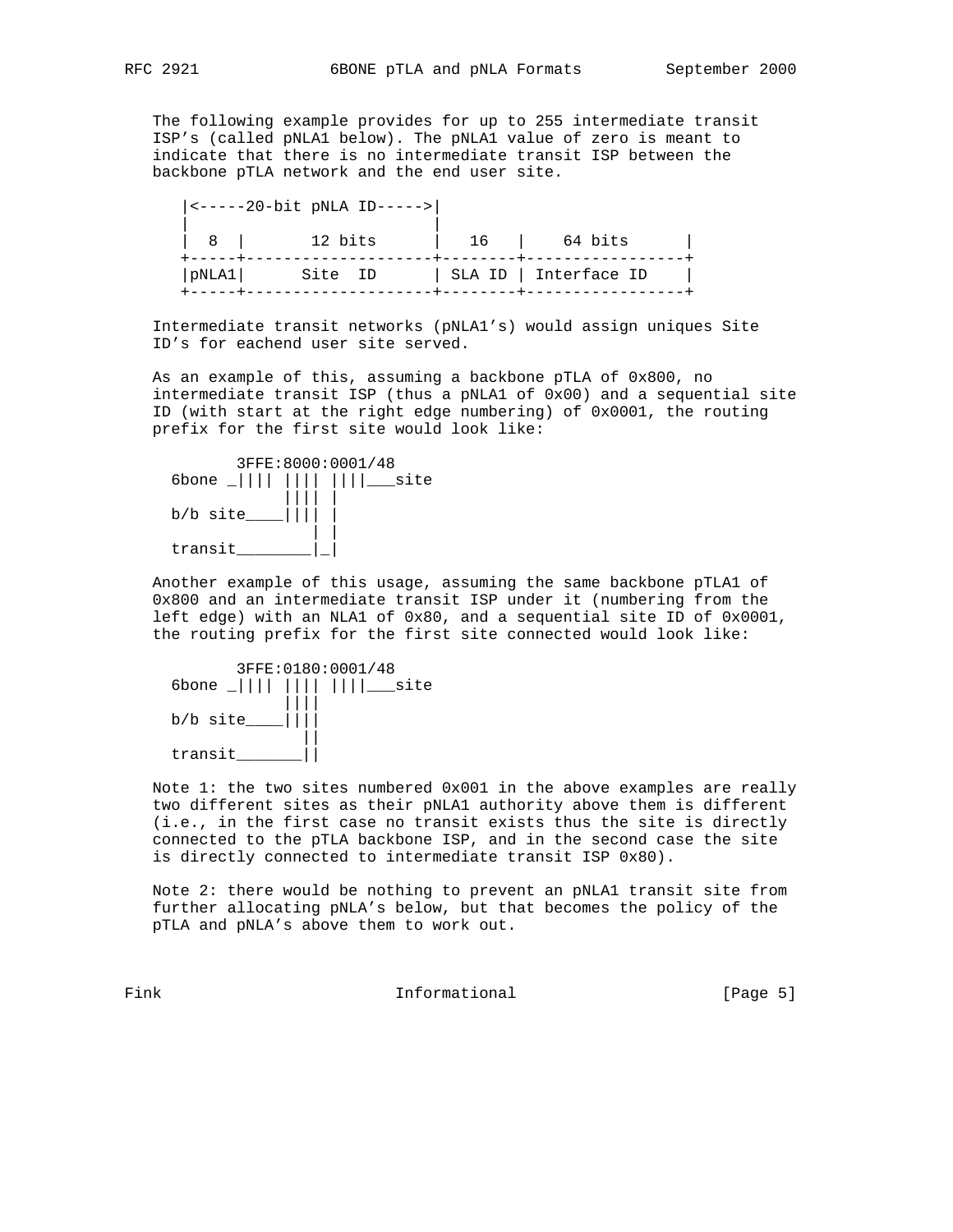Note 3: The 6bone registry, which is a RIPE-style database for documenting IPv6 sites connected to the 6bone, has an "inet6num" object to allow documentation of all IPv6 addresses allocated.

3. Security Considerations

 IPv6 addressing documents do not have any direct impact on Internet infrastructure security.

References

- [ADDRARCH] Hinden, R. and S. Deering, "IP Version 6 Addressing Architecture", RFC 2373, July 1998.
- [AGGR] Hinden, R., O'Dell, M. and S. Deering, "An IPv6 Aggregatable Global Unicast Address Format", RFC 2374, July 1998.
- [HARDEN] Rockell, R. and R. Fink, "6Bone Backbone Routing Guidelines", RFC 2772, February 2000.
- [KEYWORDS] Bradner, S., "Key words for use in RFCs to Indicate Requirement Levels", BCP 14, RFC 2119, March 1997.
- [6BONE-TLA] Hinden, R., Fink, R. and J. Postel, "IPv6 Testing Address Allocation", RFC 2471, December 1998.

Author's Address

 Bob Fink, ESnet Lawrence Berkeley National Lab MS 50A-3111 1 Cyclotron Road Berkeley, CA 94720 USA Phone: +1 510 486 5692

 Fax: +1 510 486 4790 EMail: fink@es.net

Fink **Informational Informational** [Page 6]